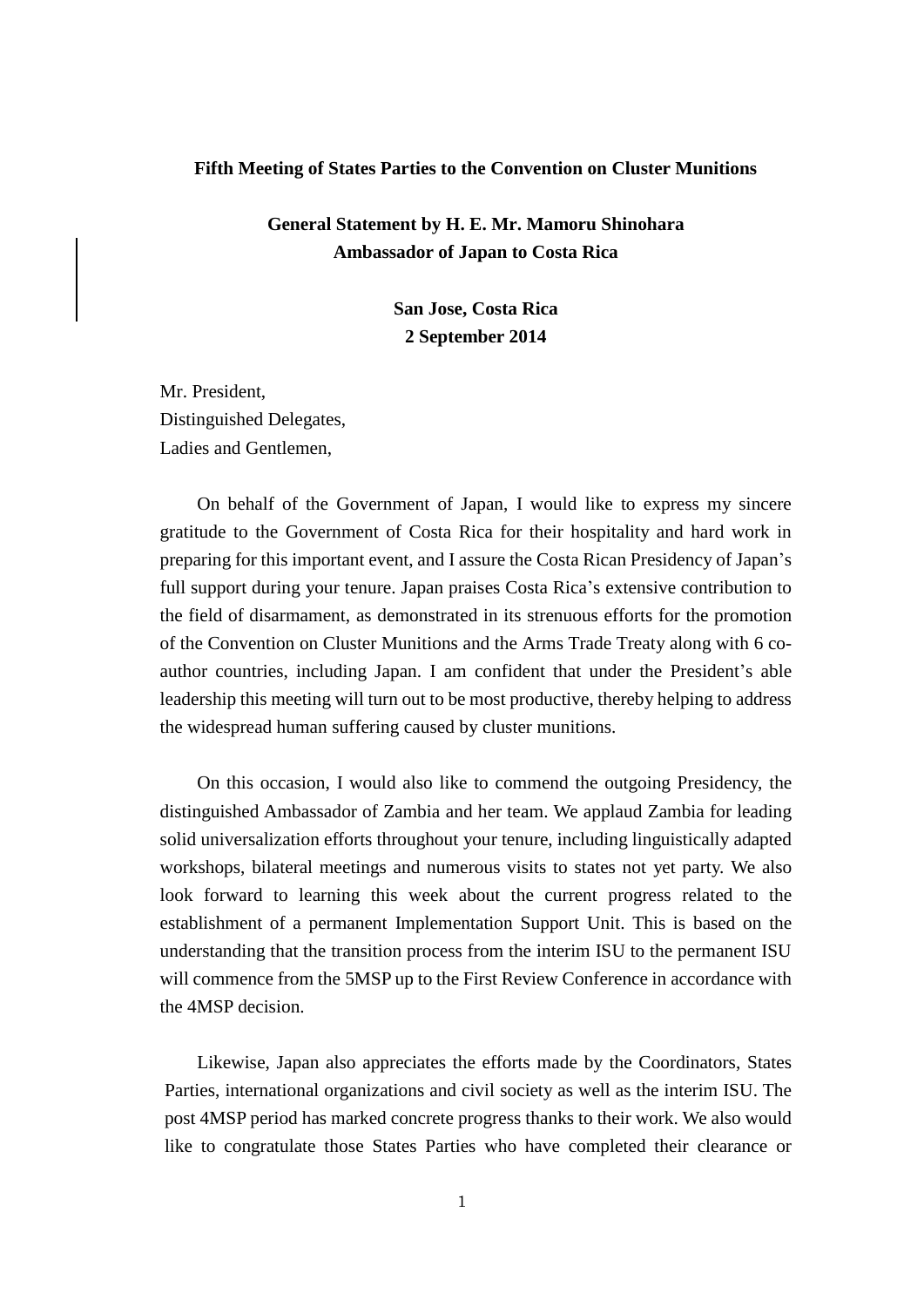stockpile destruction obligations. As we approach the First Review Conference next year, we wish to renew our commitment to achieve further progress in all areas of implementation of this Convention.

### Mr. President,

Japan is committed to implement its stockpile destruction obligation under Article 3. We have reported the detailed information on the types and quantities of our stockpiles annually through the Article 7 transparency reports. According to schedule, the destruction of all munitions is due to finish by the end of 2015, and I am delighted to inform you all that the destruction process of more than fourteen thousand cluster munitions is well underway.

#### Mr. President,

Japan is pleased to have been able to take an active part in the CCM, by continuing to assist countries affected by cluster munitions, through the provision of funding for clearance, victim assistance and risk education efforts. Japan has been offering significant contributions to Mine Action every year, making an additional contribution of roughly 52 million USD in the past fiscal year alone. It is our sincere hope that Japan's contribution will have a positive impact for affected states to accelerate their work in implementing their treaty obligations, and to this end we look forward to exchanging ideas over the course of the Meeting.

The year for the First Review Conference in 2015 also coincides with the target year for the Millennium Development Goals. Japan has been supporting the efforts by affected States Parties, like Lao PDR, who has rightly positioned UXO clearance efforts within their broader national development strategy to meet their development goals. We will continue to work closely with national authorities, international organizations and NGOs in attaining a safer environment for the civilian population and sustainable development.

## Mr. President,

It is unfortunate that we have yet to eradicate conflicts around the world, where civilian populations bear the heaviest burden. Japan is deeply concerned by reported